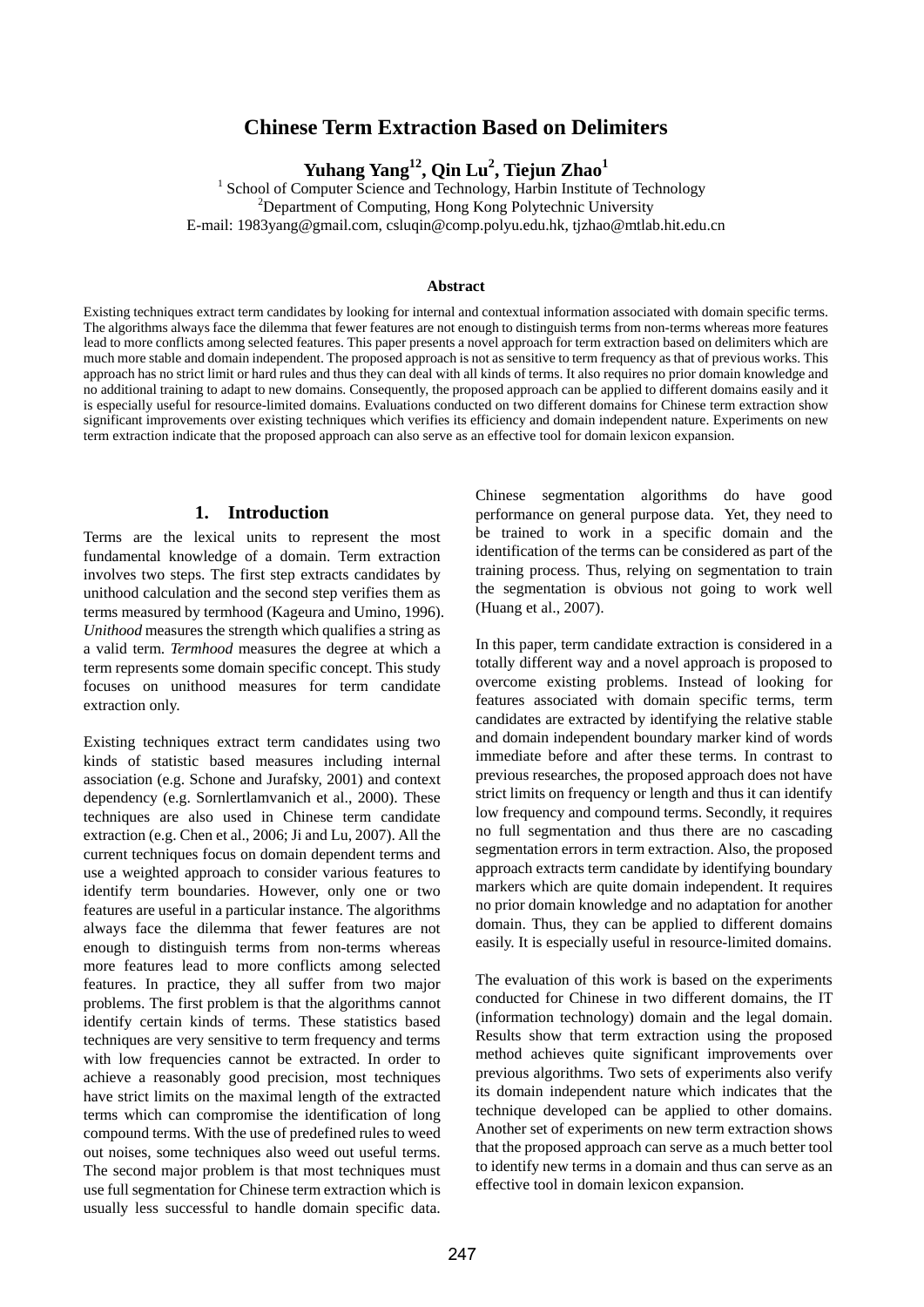The rest of this paper is organized as follows. Section 2 presents related works. Section 3 describes the methodology and the algorithms. Section 4 presents the experiments and evaluations. Section 5 is the conclusion.

## **2. Related work**

In general, there are two kinds of statistic-based measures (Luo and Sun, 2003) for estimating the unithood of a term candidates. The first kind is the internal measure which estimates the strength by the internal associative measures between constituents of the candidate characters. Some limited statistical information on the occurrence probability of the whole unit and its component elements are mainly used in these algorithms. Nine widely adopted internal measures, such as *frequency* and *mutual information*, are listed in (Schone and Jurafsky, 2001). The second kind is the contextual measure which estimates the strength by the dependency of the candidate on its context using measures such as the *left/right entropy* (Sornlertlamvanich et al., 2000), the *left/right context dependency* (Chien, 1999), and *accessor variety criteria* (Feng et al., 2004).

Most previous studies use one or both of them for unithood calculation. The *UnitRate* algorithm proposed in (Chen et al., 2006) integrates occurrence probability and marginal variety probability of the candidates and all its components. The *TCE\_SEF&CV* algorithm presented in (Ji and Lu, 2007) applies the significance estimation function and *C*-value measure (Frantzi et al., 2000) to estimate the internal and external strength for unithood calculation. However, these algorithms do not perform well for low frequency terms and long terms because of data sparseness. They also applied full segmentation which normally does not perform well in domain specific corpora and can have cascading errors on the term extraction results.

#### **3. Methodology**

Generally speaking, sentences are constituted by substantives and functional words. Domain specific terms (*terms* for short) are more likely to be domain substantives. Words immediate before and after these terms, called *predecessors* and *successors* of the terms, are likely to be either functional words or other general substantives connecting terms. In fact, these predecessors and successors can be considered as markers of terms, and are thus referred to as *term delimiters* (or simply *delimiters*) in this paper.

In contrast to terms, delimiters are mainly functional words and general substantives which are relatively stable and domain independent. Thus they can be extracted more easily. Instead of looking for features associated with domain specific terms in other works, this paper looks for features associated with term delimiters. In a way, terms are identified by finding their predecessors and successors as term boundary markers. Words between term boundaries are then considered as term candidates.

The following gives two example sentences:

- (1) 扫描隧道显微镜是一种基于量子隧道效应的 高分辨率显微镜 (Scan tunneling microscope is a kind of quantum-tunneling-effect based high angular resolution microscope)
- (2) 社会主义制度是中华人民共和国的根本制度 (Socialist system is the basic system of the People's Republic of China)

In sentence (1), "扫描隧道显微镜"(scan tunneling microscope), "量子隧道效应"(quantum-tunneling-effect) and " 高分辨率显微镜 "(high angular resolution microscope) are IT domain terms whose boundaries can be determined by the delimiters "是"(is), "一种"(a kind of), "基于"(based) and "的"(adjective marker). In sentence (2), "社会主义制度"(the socialist system), "中 华人民共和国"(People's Republic of China) and "根本 制 度 "(basic system) are legal domain terms whose boundaries can be determined by the delimiters "是"(is) and "的"(adjective marker). Even though sentence (1) and sentence (2) are from different domains, the words such as "是"(is) and "的"(adjective marker) occur as delimiters in both of them, which indicates that they are domain independent. The delimiters occur immediately before or after terms in both sentences. In other words, their usage and locations are stable and thus can be identified as term boundary markers.

The proposed delimiter identification based algorithm, referred to as *TCE\_DI* (Term Candidate Extraction – Delimiter Identification), extracts term candidates from a domain corpus, *Corpusextract*, by using a delimiter list, referred to as the *DList*. Given a *DList*, the algorithm *TCE\_DIDList* itself is quite straight forward. For a given character string *CS* (*CS* =  $C_1C_2...C_n$ ) in *Corpus<sub>extract*</sub>, as shown in Figure 1, where each  $C_i$  is a Chinese character. Suppose there are two delimiters  $D_l = C_{il}...C_{il}$  and  $D_2 =$  $C_{j1}$ *…* $C_{jm}$  in *CS* where *D<sub>1</sub>* ∈ *DList* and *D<sub>2</sub>* ∈ *DList*. The string *CS* is then segmented to five substrings:  $C_1...C_{ib}$ ,  $C_{i1}...C_{i1}$ ,  $C_{ia}...C_{jb}$ ,  $C_{j1}...C_{jm}$ , and  $C_{ja}...C_{n}$ . Since  $C_{i1}...C_{i1}$ and  $C_{j1}...C_{jm}$  are delimiters,  $C_1...C_{ib}$ ,  $C_{ia}...C_{jb}$ , and  $C_{ja}...C_n$ are regarded as three term candidates  $(TC_1, TC_2)$  and  $TC_3$ in Figure 1). If there is no delimiter contained in *CS*, the whole string  $C_1C_2...C_n$  is regarded as a term candidate.

Figure 1: Paradigm of term candidate extraction

The *DList* can be obtained either from a delimiter training corpus or from a given stop word list. Given a delimiter training corpus, referred to as *Corpus<sub>D training*, normally a</sub> domain specific corpus, and a domain lexicon Lexicon<sub>Domain</sub>, the *DList* can be obtained based on the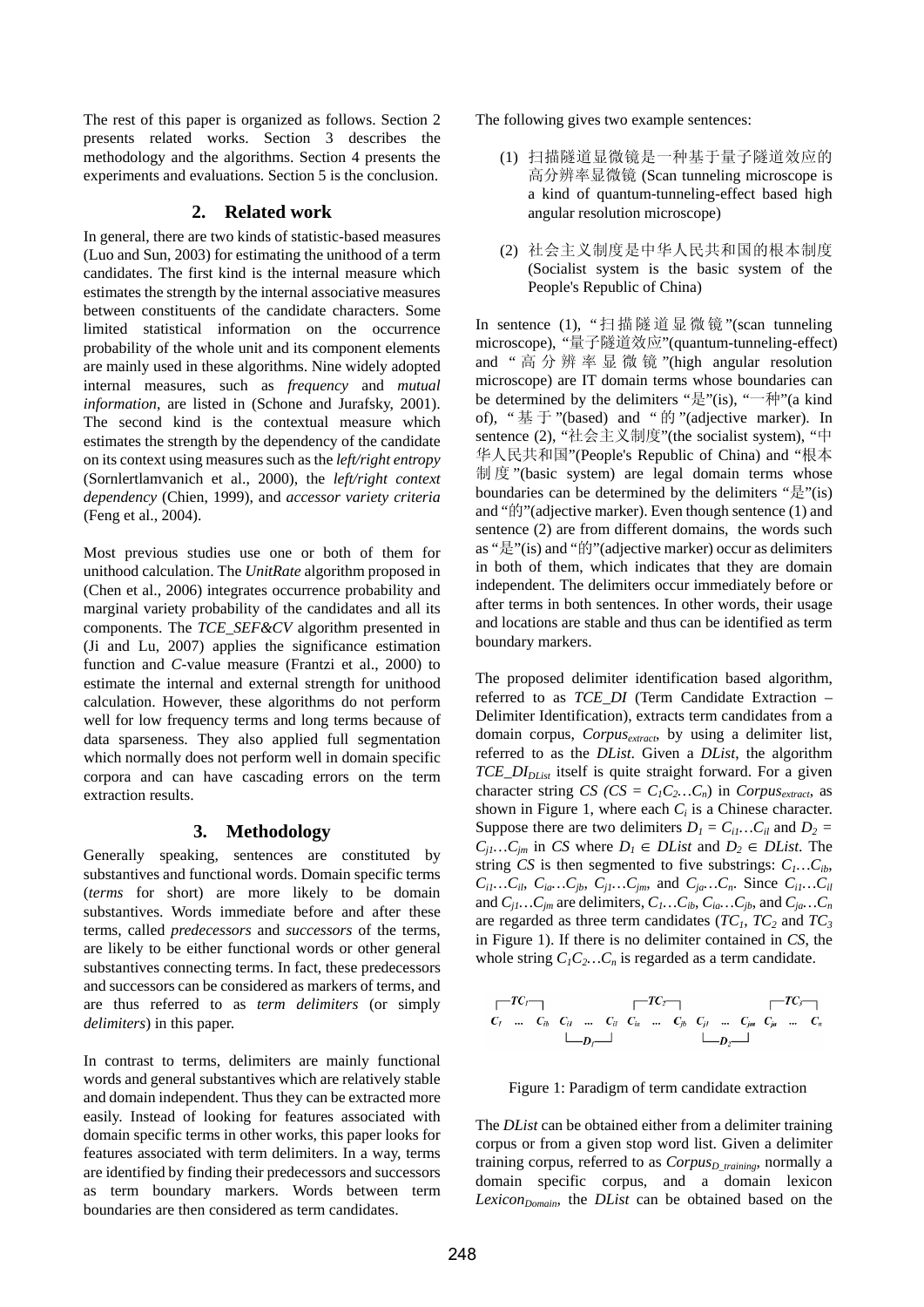following algorithm, referred to as *DList\_Ext*.

**Step 1:** For each term  $T_i$  in *Lexicon*<sub>Domain</sub>, mark  $T_i$  in *CorpusD\_training* as a non-divisible lexical unit. For example, in the sentence "微电子技术引发了本世纪 的信息革命 "(Microelectronic technique has triggered the information revolution of this century), the two IT domain terms " 微电子技 术 "(Microelectronic technique) and " 信息革 命 "(information revolution) are marked as non divisible lexical units because they are terms in Lexicon<sub>Domain</sub>.

**Step 2:** Segment the remaining text in the corpus. In this instance, "引发了本世纪的" are segmented into "引发(triggered) 了(past tense marker) 本世纪 (of this century)  $\mathbb{M}$ (adjective marker)".

**Step 3**: Extracts predecessors and successors of all  $T_i$  as delimiter candidates. The predecessor " $\mathfrak{h}$ " of "信息革命" and the successor "引发" of "微电子技 术" are extracted as delimiter candidates.

**Step 4:** Remove delimiter candidates that are contained in an existing term *Ti*.

**Step 5:** Rank the candidates by frequency and the top *NDI* number of items are considered delimiters.  $N_{DI}$  is an algorithm parameter to be determined experimentally.

The *DList\_Ext* algorithm basically use the known terms given by *Lexicon*<sub>Domain</sub> to find the delimiters. It can be shown in the experiments later that *Lexicon*<sub>Domain</sub> does not need to be comprehensive. If even a small training set, *Corpus<sub>D training*, is not available in a language without</sub> sufficient domain specific NLP resources, a stop-word list produced by experts or from a general corpus can also serve as the *DList* without using the *DList\_Ext* algorithm.

#### **4. Experiment and Discussion**

### **4.1 Data Preparation and Performance Measurements**

To conduct the experiments for Chinese, four separate corpora of different domains in different sizes are used. The first set, referred to as *Corpus<sub>IT small*</sub>, contains 16 papers of 77K in size from Chinese IT journals between 1998 and 2000. *Corpus<sub>IT Small</sub>* is used as training data to obtain the delimiter list of IT domain,  $DList_{IT}$ , according to the *DList\_Ext* algorithm given in Section 3. The second set, referred to as *Corpus<sub>IT Large*</sub>, contains 433 papers of 6.64M in size from the Chinese IT journal "Journal of Software" between 1998 and 2000. *Corpus<sub>IT\_Large</sub>* is used to evaluate the proposed algorithm. In order to validate that the algorithm works for different domains, a third corpus is taken from the legal domain, referred to as *CorpusLegal\_Small*, which contains 9 Chinese criminal law articles of 344K in size for the laws enacted between 1999 and 2006. *CorpusLegal\_Small* is used as training data to obtain the delimiter list of legal domain, *DList<sub>Legal</sub>*,

extracted according the proposed *DList\_Ext* algorithm. The forth set, *CorpusLegal\_Large*, used as test data, contains 83 Chinese law articles of 1.04M in size for the laws enacted between 1982 and 2005. Two domain lexicons, referred to as *Lexicon<sub>IT</sub>* and *Lexicon<sub>Legal</sub>*, are obtained manually from the two training corpora  $Corpus_{IT-small}$ , and *Corpus<sub>Legal\_Small*, respectively. *Lexicon<sub>IT</sub>* contains a total of</sub> 3,337 IT terms which are extracted from *Corpus IT\_small* and verified manually. *Lexicon<sub>Legal</sub>* contains a total of 394 legal terms which are extracted from *Corpus<sub>Legal Small* and</sub> also verified manually.

To verify that the approach works for delimiter lists that are not necessarily generated from domain specific corpora, the evaluation also uses a stop word (*SW*) list, denoted as *DList<sub>SW</sub>*, which contains 494 general purpose stop words downloaded from a Chinese natural language processing resource website (www.nlp.org.cn) without any modification.

Experiments for term extraction are conducted on two different domains. *Corpus<sub>IT\_Large</sub>* is used as test data for IT domain. A lexicon, *Lexicon<sub>PKU*</sub>, is used as standard term set for evaluation on the IT domain. *Lexicon<sub>PKU</sub>* contains a total of 144K manually verified IT terms supplied by the Institute of Computational Linguistics, Peking University. The performance is evaluated in term of precision according to the follow formula:

$$
precision_{TE} = \frac{N_{Lexicon} + N_{New}}{N_{TCList}} \tag{1}
$$

Where  $N_{TCList}$  is the total number of extracted candidates in the term candidate list *TCList*, *NLexicon* denotes the number of extracted term candidates in *TCList* which are also in *Lexicon<sub>PKU</sub>*,  $N_{New}$  denotes the number of extracted term candidates that are not in *Lexicon<sub>PKU*</sub>, yet are considered correct. They are thus considered newly identified terms with respect to *Lexicon<sub>PKU</sub>*. It should be pointed out that, in principle, the verification of all the new terms should be done manually. However, manual verification of all the experimental data is not possible since the test data set is quite large. So, a sampling technique is used in which one sample is selected for every 10 extracted terms. Thus 500 samples for the top 5,000 extracted terms are used for evaluation. In the second set of experiments on *Corpus<sub>Legal Large*, the same</sub> sampling is used except that there is no standard legal term list available. Thus, *NLexicon* is not considered.

To compare the ability of different algorithms in identify new terms, that is, terms outside of the lexicon list, another measurement is applied to *Corpus<sub>IT Large* against</sub> the domain lexicon based on the following formula:

$$
R_{NTE} = \frac{N_{New}}{N_{TCList}}\tag{2}
$$

Where *TCList* and  $N_{New}$  are the same as given in formula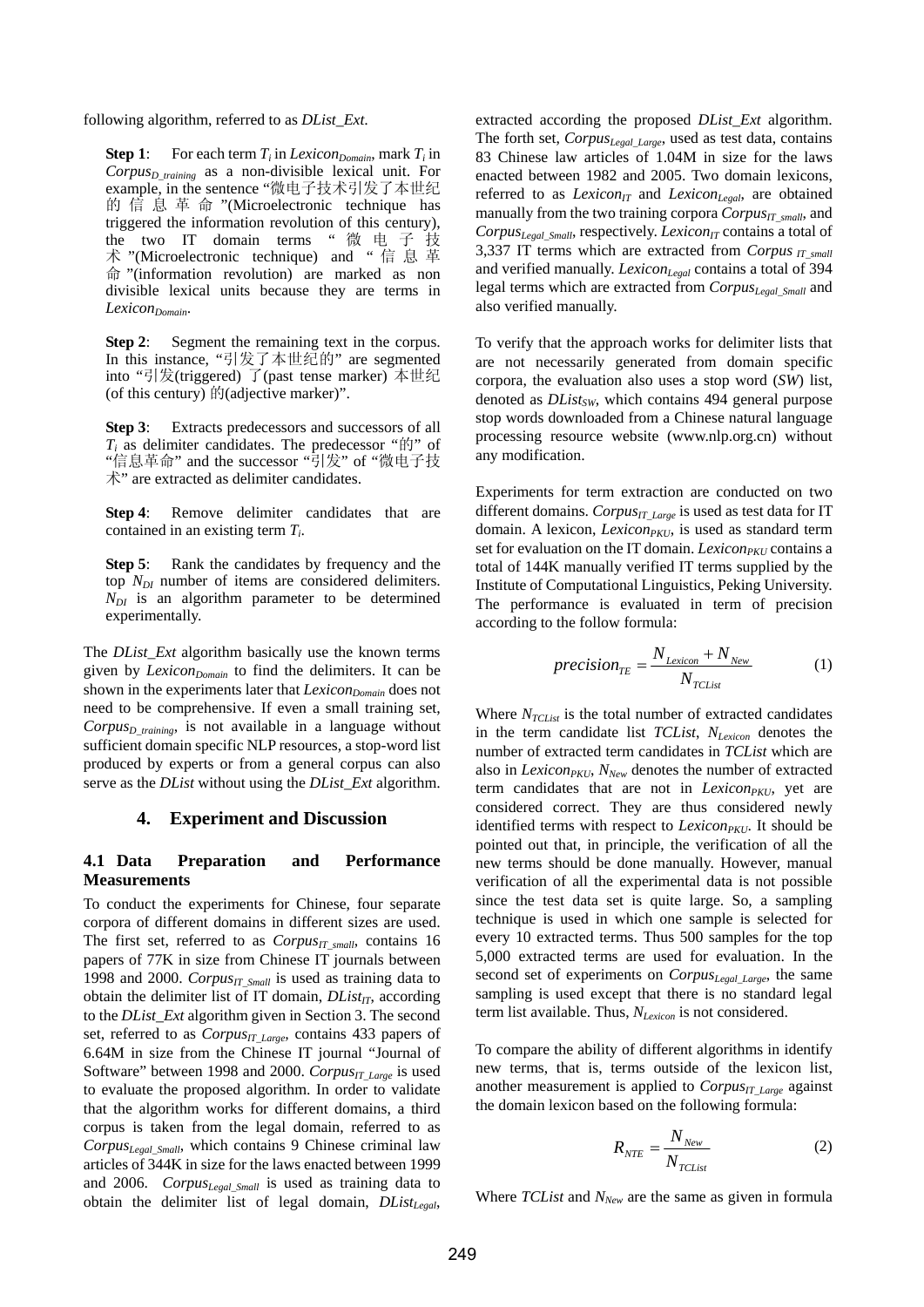(1). A higher  $R<sub>NTE</sub>$  indicates more extracted terms are outside the lexicon list and is thus considered new terms. Similar to the measurements of out of vocabulary (OOV) in Chinese segmentation,  $R<sub>NTE</sub>$  shows the ability of the algorithms to identify new terms. The newly identified terms can be used for domain knowledge update including lexicon expansion.

#### **4.2 Evaluation of Delimiter List Extraction**

In order to determine the algorithm parameter  $N_{DI}$  for *DList\_Ext* so that the extracted *DList* can have a good coverage, Table 1 shows experiments on the sentence coverage of the top ranked delimiters  $DList_{IT}$ ,  $DList_{I\neq gal}$ , and *DList<sub>SW</sub>* in different ranges on the test corpora *CorpusIT\_Large* and *CorpusLegal\_Large*, respectively. The sentence coverage denotes the percentages of sentences containing delimiters. Since  $DList_{IT}$  are extracted from  $Corpus_{IT\_Small}$ , the sentence coverage of  $DList_{IT}$  on *Corpus<sub>IT Large* is marginally higher than that on</sub> *CorpusLegal\_Large*. The sentence coverage of *DListlegal* on *CorpusLegal\_Large* is also marginally higher than that on *CorpusIT\_Large*. The sentences which do not contain delimiters are mainly short sentences or general sentences which contain less domain information.

|                          | $Corpus_{Legal\_La}$<br>rge<br>(11,048)<br>sentences) | $Corpus_{IT\_Large}$<br>(60, 508)<br>sentences) |
|--------------------------|-------------------------------------------------------|-------------------------------------------------|
| $DList_{IT}$ (Top100)    | 77.6%                                                 | 89.1%                                           |
| $DList_{IT}$ (Top300)    | 84.6%                                                 | 92.6%                                           |
| $DList_{IT}$ (Top500)    | 90.3%                                                 | 93.4%                                           |
| $DList_{IT}$ (Top700)    | 92.7%                                                 | 93.9%                                           |
| $DList_{legal}$ (Top100) | 95.8%                                                 | 92.6%                                           |
| $DList_{legal}$ (Top300) | 97.8%                                                 | 96.2%                                           |
| $DList_{legal}$ (Top500) | 98.7%                                                 | 96.8%                                           |
| $DList_{legal}$ (Top700) | 99.1%                                                 | 97.1%                                           |
| $DList_{SW}$             | 98.1%                                                 | 98.1%                                           |

Table 1: Coverage of Delimiters on Different Corpora

It is obvious that higher coverage can be achieved when more delimiters are included. However, the significance of the improvement slows down once  $N_{DI}$  reaches 500.

To further determine a good cut off point *N<sub>DI</sub>*, for the delimiter list, a frequency analysis is also conducted as shown in Figure 2. The frequencies of the top ranked delimiters are much higher than those in the lower ranks. Taking frequencies of *DList<sub>IT</sub>* on *Corpus<sub>IT Large* as an</sub> example, the average frequency of the top 100 delimiters is 1,221.4 which is more than 13 times that of the top 500 to 700. The results coincide with the results shown in Table 1 where improvement becomes insignificant after the top 500. Thus, it is reasonable to take 500 for  $N_{DI}$ . In fact, the experiments to be discussed later in Figure 3 to Figure 6 further confirm this. The fact that the distributions of the delimiters in different domains have similar trend also indicates that extracted delimiters are

domain independent and stable.



Figure 2: Frequency of Delimiters on Domain Corpora

Two sets of experiments on *Corpus<sub>IT Large* and</sub> *CorpusLegal\_Large* are conducted to compare the performance of the proposed algorithm *TCE\_DI* by using different ranges of top ranked delimiters as shown in Figure 3 to Figure 6.



Figure 3: Performance of *DList<sub>IT</sub>* on *Corpus<sub>IT</sub>* Large



Figure 4: Performance of *DList<sub>Legal</sub>* on *Corpus<sub>IT\_Large*</sub>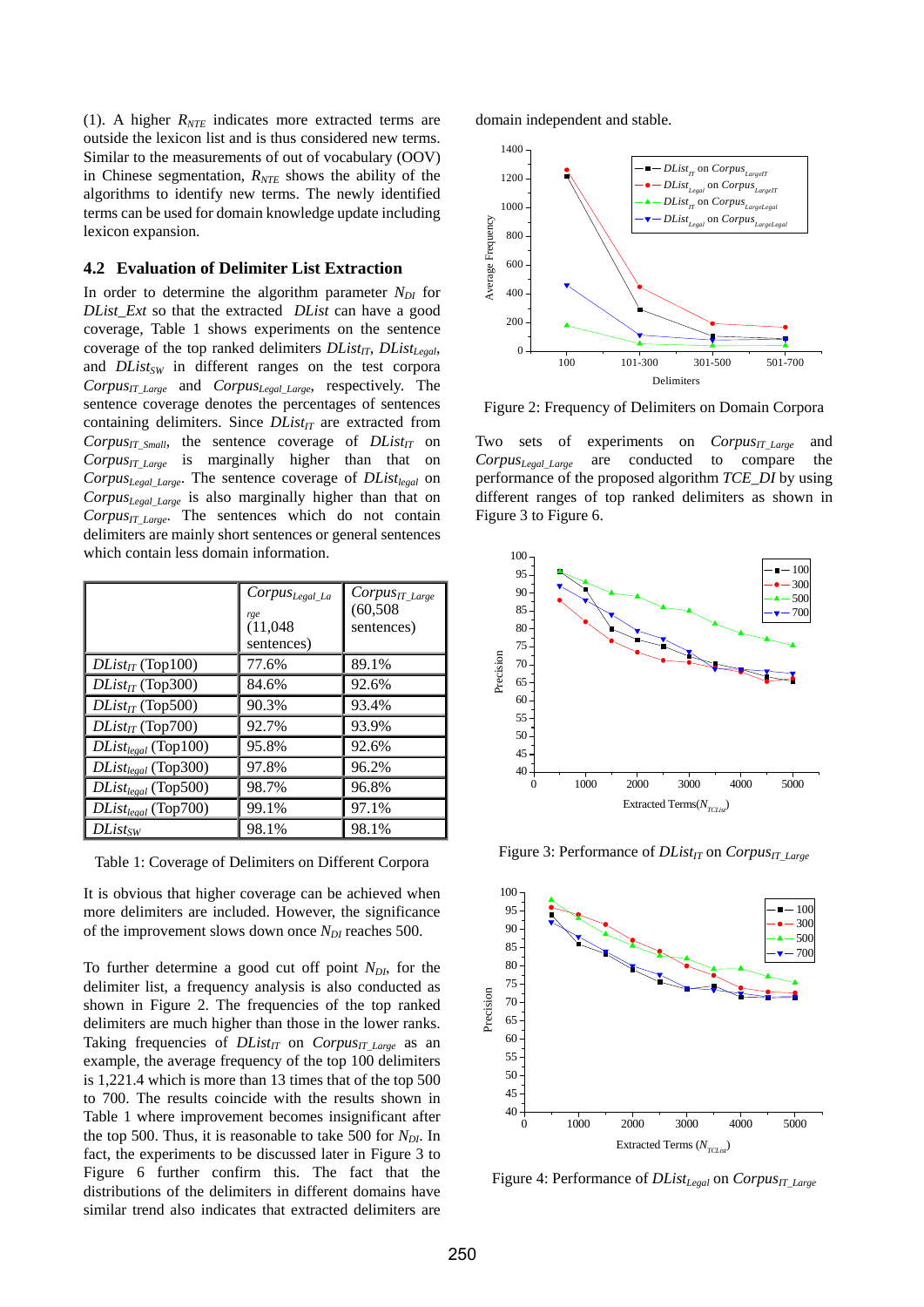

Figure 5: Performance of *DList<sub>IT</sub>* on *Corpus<sub>Legal\_Large*</sup></sub>



Figure 6: Performance of *DList<sub>Legal</sub>* on *Corpus<sub>Legal\_Large*</sup></sub>

In Figure 3 to Figure 6,  $N_{DI} = 500$  is the best performer. Fewer delimiters are not enough to identify the term boundaries. For example, "改进计算效率"(improve computational efficiency) composed of a general word " 改 进 "(improve) and a IT term " 计算效 率"(computational efficiency) is considered a IT term by mistake. Because "改进" is not on the  $DList_{IT}$  when  $N_{DI} =$ 100. When  $N_{DI} = 500$ , "改进" is contained in *DList<sub>IT</sub>*. Thus, the term boundary " 计算效率 " is identified accurately. On the other hand, too many delimiters may include some noise that would split some terms into pieces. For example, an important IT domain terms "存  $\mathbb{R}$ "(access) is added to *DList<sub>IT</sub>* when  $N_{DI} = 700$ . Hence some IT terms which contain "存取" as a component such as "媒体存取层"(media access layer) are split and the retained pieces such as "媒体"(media) and "层"(layer) are considered IT terms by mistake. Based on this set of experiments,  $N_{DI} = 500$  is chosen as the cut off point for both *DList<sub>IT</sub>* and *DList<sub>Legal</sub>* in the subsequent evaluations.

## **4.3 Evaluation on Term Extraction**

For comparison, a statistical based term candidate extraction algorithm, *TCE\_SEF&CV* with the best performance (Ji and Lu, 2007), is used as a reference algorithm. Another popular algorithm which is integrated without division of steps, *TF-IDF* (Salton and McGill, 1983; Frank et al., 1999) is used as a reference method for term extraction. All the proposed algorithms and the reference algorithms need to run a term verification algorithm. For fairness, the term verification algorithm *TV\_LinkA* (Term Verification – Link Analysis), is used in the second step. *TV\_LinkA* is based on link analysis to calculate the relevance between the candidates and the sentences in the domain specific corpus for term verification which gives the best result in current study (a paper presenting this work is currently under review). All the algorithms rank the strings and consider the top ranked strings as term candidates. The verification of new terms is done manually.

Figure 7 shows the performance of the proposed algorithms *TCE\_DI* and *TV\_LinkA* for term extraction compared to the reference algorithms for IT domain using  $Corpus_{IT\_Large}$ .  $TCE\_DI_{IT}$ ,  $TCE\_DI_{lead}$  and  $TCE\_DI_{SW}$ indicate the proposed algorithm *TCE\_DI* using different delimiter lists *DList<sub>IT</sub>*, *DList<sub>Legal*</sub>, and the stop word list *DList<sub>SW</sub>*, respectively. As shown in Figure 7, the  $TCE\_DI_{IT}$ algorithm performs best on IT domain using *DList<sub>IT</sub>*. It achieves 75.4% precision when the number of extracted terms  $N_{TCList}$  reaches 5,000. The performance is 9.6% and 29.4% higher in precision compared to *TF-IDF* and *TCE\_SEF&CV,* respectively. These translate to improvements of precision for over 14.8% and 63.9%, respectively.



Figure 7: Performance of Different Algorithms on IT Domain

When applying the same *TV\_LinkA* algorithm for term verification, *TCE\_DI* using different delimiter lists provides 24% higher performance on average compared to the *TCE\_SEF&CV* algorithm which translates to improvement of over 47%. The result from using delimiters of legal domain (*DListLegal*) to data in IT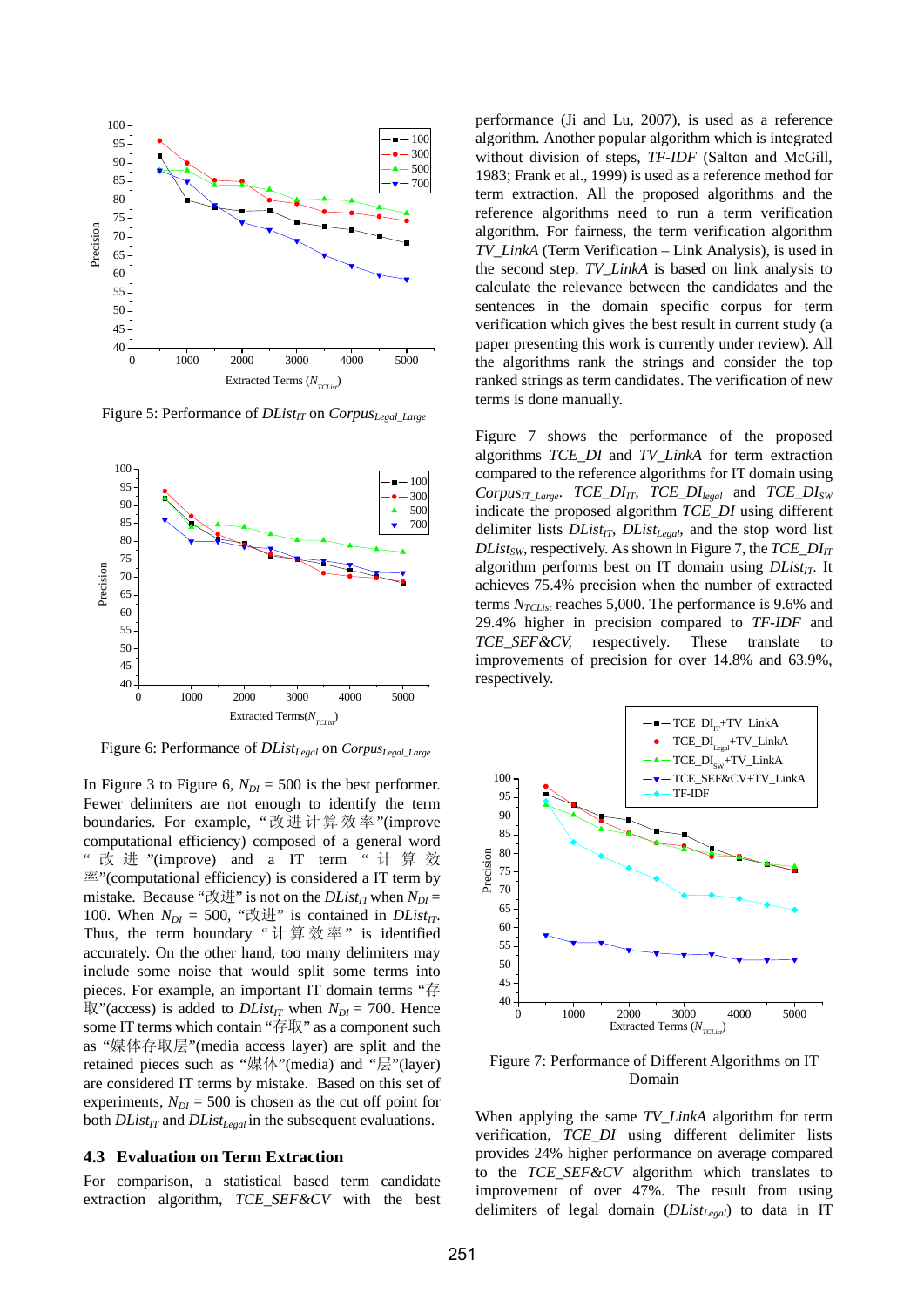domain as shown in *TCE\_DIlegal* is better on average than using a simple general purpose stop word list. It should be noted, however, that *TCE\_DISW* still performs much better than the reference algorithms, which means that the proposed term candidate extraction algorithm can improve performance well even without any domain specific training.

It is also interesting to point out that the simple *TF-IDF* algorithm which was rarely used in Chinese term extraction performs better than *TCE\_SEF&CV* (combined with *TV\_LinkA*)*,* which had the best performance in literature for Chinese term extraction so far. The main reason is that the test corpus consists of academic papers. Therefore, many terms are consistent and repeated a lot of times in different documents which accords with the idea of *TF-IDF*. Thus, *TF-IDF* performs relatively well because of the high-quality domain corpus. However, *TF-IDF*, as a statistics based algorithm suffers from similar problem as others statistic based methods. Thus it does not perform as well as the proposed algorithm.

Figure 8 shows the performance for the same set of algorithms for legal domain using *CorpusLegal\_Large*. It can be seen that the improvement in the legal domain has similar performance and trend. The *TCE\_DILegal* algorithm performs best on legal domain using *DList<sub>Legal</sub>*. It achieves 77% precision when the number of extracted terms  $N_{TCList}$  reaches 5,000. The performance is 12.6% to 22.6% higher in precision for the 5,000 extracted terms compared to the reference algorithms which translates to improvements in precision for over 19.6% to 41.5%. The result from using delimiters of IT domain (*DList<sub>IT</sub>*) to data in legal domain as shown in  $TCE\_DI_{IT}$  is better on average than using a simple general purpose stop word list. This further proves that extracted delimiter list even from a different domain can be more effective than a general purpose stop word list. When applying the same *TV\_LinkA* algorithm for term verification, *TCE\_DI* using different delimiter lists provide 21% higher performance on average compared to the *TCE\_SEF&CV* algorithm for the 5,000 extracted terms which translates to improvement of over 39%.

The performance of *TF-IDF* and *TCE\_SEF&CV* are very low in the low range of  $N_{TCList}$  values compared to the counter parts in the IT domain. The main reason is that the two algorithms rely heavily on the consistency of the given corpus. However, legal articles cover much more information on different domains such are politics and economics. Thus, the reference algorithms consider some general words as terms by mistake which leads to low performance especially for the top ranked terms. The proposed *TCE\_DI* algorithm achieve similar performance on legal domain compared to that on IT domain which indicates that they are less dependent on domain specific corpora.



Figure 8: Performance of Different Algorithms on Legal Domain

There are three main reasons for the performance improvements of the proposed *TCE\_DI* algorithm over the performance of the reference algorithms. Firstly, the delimiters which are mainly functional words (e. g. "  $\pm$  "(at/in), "  $\overrightarrow{\mathbb{E}}$  "(or)) and general substantive (e.g. "是"(be), "采用"(adopt)) can be extracted easily and useful to indicate term boundaries since they are quite domain independent and stable. Secondly, it is obvious that the granularity of domain specific terms in the proposed approach is much larger than that of general word segmentation. This keeps many noisy strings out of the term candidate set. Thus, the proposed delimiter based approach performs much better on term candidate selection over segmentation based statistical methods. Thirdly, the proposed approach is not as sensitive to term frequency as other statistic based approach. In the *TCE\_DI* algorithm, term candidates are identified based on the identification of delimiters without regards to the frequencies of the candidates. Thus, terms having low frequencies can still be identified in the proposed approach whereas in the previous approaches including *TF-IDF*, terms with less statistical significance will be weeded out.

It is interesting to know that the proposed approach not only achieves the best performance for both domains, it also achieves second best when using delimiters extracted from a different domain. The results confirm that the delimiters are quite stable across domains and the relevance between candidates and sentences are efficient for distinguishing terms from non-terms in different domains. In fact, it also implies that the proposed approach can be applied to different domains with minimal training. In fact, if resources are limited, no training is also acceptable.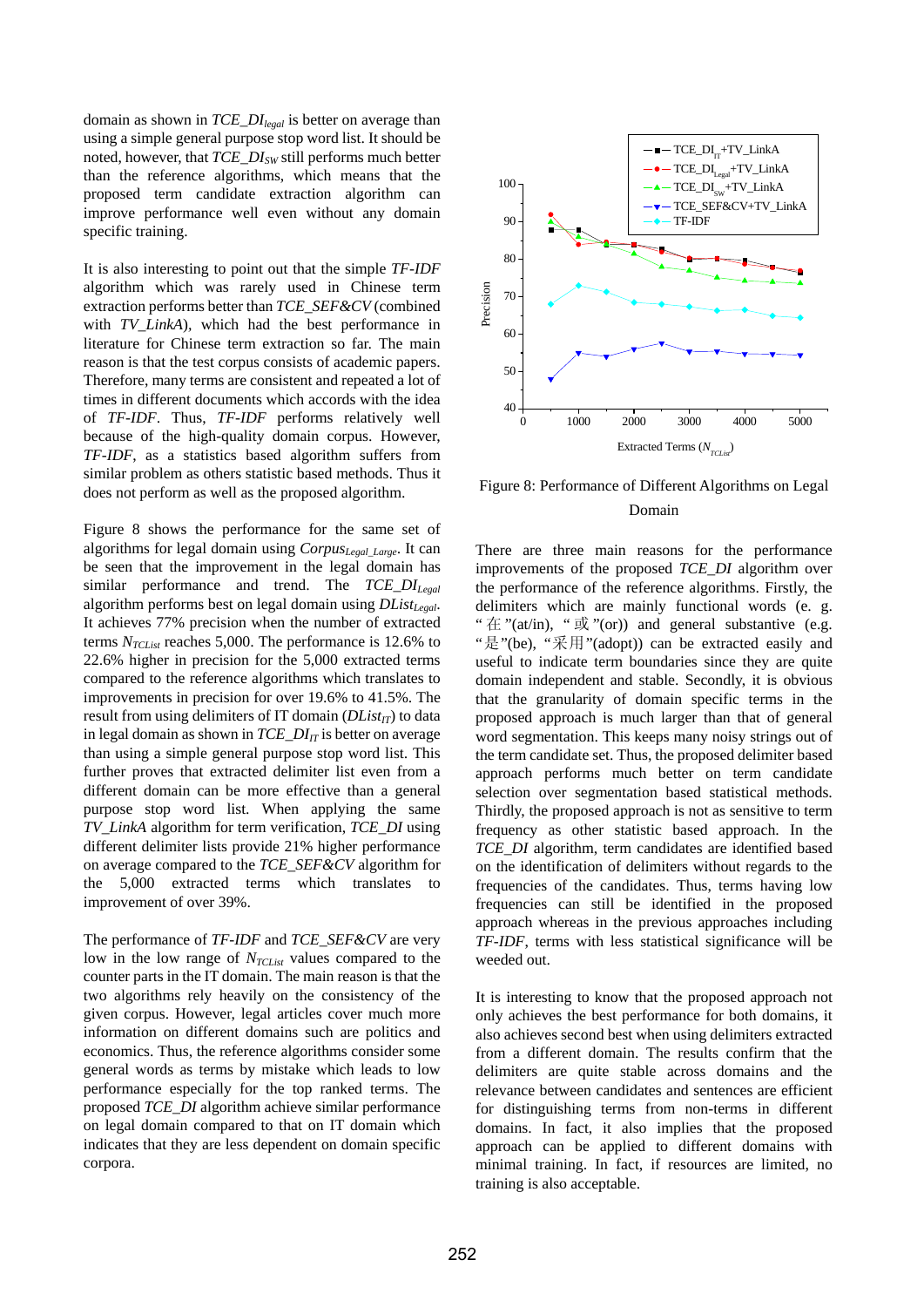## **4.4 Evaluation on New Term Extraction**

As there is only one ready-to-use lexicon, *Lexicon<sub>PKU</sub>* for IT domain*,* the evaluation on new term extraction was conducted on  $Corpus_{IT\ Large}$  only. Figure 9 shows the evaluation of the proposed algorithms in terms of  $R<sub>NTE</sub>$ , the ratio of new terms among all identified terms.





It can be seen that the proposed  $TCE\_DI_{IT}$  algorithm is basically the top performer throughout the range. It can identify 5%(*TCE\_SEF&CV*) to 27%(*TF-IDF*) more new terms compared to the reference algorithms when  $N_{TCList}$ reaches 5,000 which translates to improvements of over 15% (*TCE\_SEF&CV*) to 170% (*TF-IDF*), respectively. The second best performer is *TCE\_DIlegal* using delimiters of legal domain (*DList<sub>Legal</sub>*). In fact, it only underperforms in the lower range of  $N_{TCList}$ . When  $N_{TCList}$  reaches 5,000, its performance is basically the same as that of *TCE\_DI<sub>IT</sub>*. However, the *TCE\_DI<sub>SW</sub>* algorithm using general purpose stop words performs much worse than using extracted delimiter lists  $DList_{IT}$  and  $DList_{Legal}$  as shown for *TCE\_DIIT* and *TCE\_DIlegal*, respectively. In the *TCE\_DI* algorithm, character strings are split by delimiters and the remained parts are taken as term candidates. Generally speaking, if a new term contains a delimiter or a stop word as its component, it cannot be identified correctly. Consequently, if a new term contains a stop word as its component, it cannot be extracted correctly using *TCE\_DI<sub>SW</sub>*. However, new terms are less likely to contain delimiters because the delimiter extraction algorithm *DList\_Ext* would not consider a component as a delimiter if it is contained in a term in *Lexicon*<sub>Domain</sub>. Thus, *TCE\_DISW* picks up new terms much more slowly compared to that of  $TCE\_DI_{IT}$  and  $TCE\_DI_{legal}$ . Figure 9

also shows that *TF-IDF* performs the worst in new term extraction compared to other algorithms. The main reason is that new terms are not as widely used and they do not repeat a lot of times in many documents. Thus, *TF-IDF* has relatively low ability to identify new terms.

All current segmentation algorithms assume comprehensive lexical knowledge and suffer from the OOV (out of vocabulary) problem. Thus, the segmentation based term candidate extraction techniques are particularly vulnerable to new term extraction whereas the proposed approach is based on delimiters which again is more stable and domain independent. Figure 9 shows that *TCE\_DI* using minimal training from different domains can extract much more new terms than previous techniques. In fact, the proposed approach can serve as a much better tool to identify new domain terms and thus be used for domain lexicon expansion.

#### **4.5 Error Analysis**

Experiments for term extraction show that the proposed algorithm in this work achieves quite significant improvements over existing algorithms. However, there is still room for improvement. Based on the analysis of experimental data, three types of errors are identified as follows.

**Figure of Speech phrases.** A number of long "figure of speech" phrases extracted from *Corpus<sub>IT Large* are</sub> considered IT terms, such as "不难看出"(it is not difficult to see that….), "新方法中"(in the new methods), "T很小 时"(when T is very small), "容易证明"(it is easy to prove that....), "实验还表明"(experiments also indicate that….). These phrases are generally used in the documents as figure of speech or text patterns which often appear in academic papers or reports.

**General words.** A number of words from general domain extracted from *Corpus<sub>IT\_Large*</sub> are considered IT domain terms, such as "思维状态"(mental state), "声母"(initial consonant of a Chinese syllable) and "建筑"(architecture). The main reason for these errors is that these words are used in IT domain papers to describe some applications of information technology.

**Long strings which contain short terms.** A number of long strings which contain short terms are considered IT terms, such as "访问共享资源"(access shared resources), "再次遍历"(traverse again). Most of these errors occur because the string is made up of a short domain specific term and a general word (or character) which always occurs immediate before or after the short term and the general word is absent from the delimiter list.

Given more resources such as large domain training data, and good quality corpora of different domains for cross references, the performance of the proposed approach on the specific domain may be further improved by ameliorating these problems. However, the aim of this